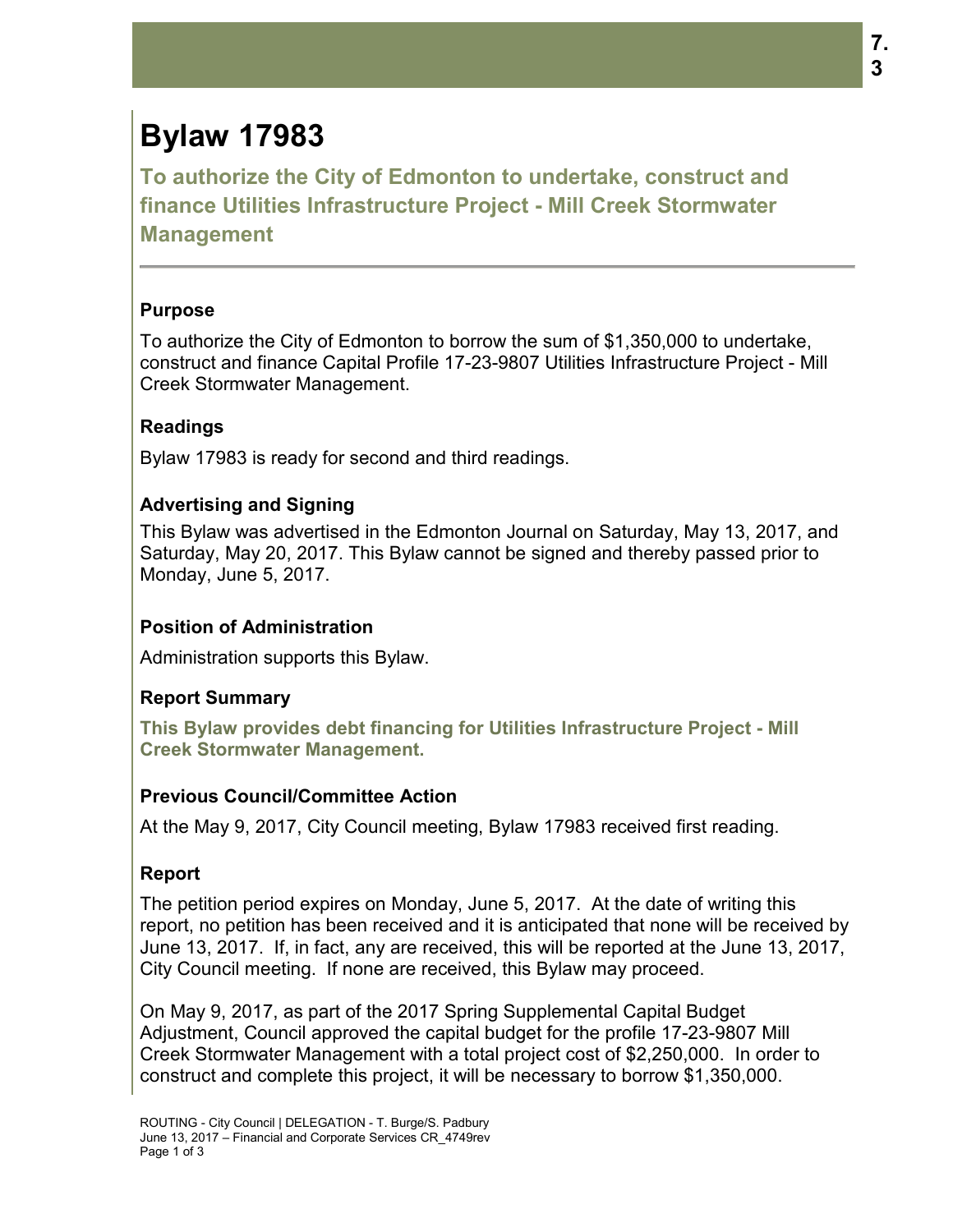# **Policy**

The contents of this bylaw are compliant with the City of Edmonton's *Debt Management Fiscal Policy (C203C)*, Master Loan Agreement between City of Edmonton and Alberta Capital Finance Authority and applicable sections of the *Municipal Government Act*.

#### **Corporate Outcomes**

This report contributes to the corporate outcome "The City of Edmonton has sustainable and accessible infrastructure" as it provides essential funding for completion of the project.

| <b>Risk</b><br><b>Element</b>                                      | <b>Risk Description</b>                                                                                                                                                                                                                                                                                                                                                                                                                                                                                                                               | Likeli-<br>hood | Impact   | <b>Risk</b><br><b>Score</b> | <b>Current</b><br><b>Mitigations</b>                                                                                                                                                                                                                                                                                                                                                                                                                                                                              | <b>Potential</b><br><b>Future</b><br><b>Mitigations</b>                                                                                                                  |
|--------------------------------------------------------------------|-------------------------------------------------------------------------------------------------------------------------------------------------------------------------------------------------------------------------------------------------------------------------------------------------------------------------------------------------------------------------------------------------------------------------------------------------------------------------------------------------------------------------------------------------------|-----------------|----------|-----------------------------|-------------------------------------------------------------------------------------------------------------------------------------------------------------------------------------------------------------------------------------------------------------------------------------------------------------------------------------------------------------------------------------------------------------------------------------------------------------------------------------------------------------------|--------------------------------------------------------------------------------------------------------------------------------------------------------------------------|
| Exceeding<br>requlated<br>debt and<br>debt<br>servicing<br>limits. | Exceeding debt and<br>debt servicing limits<br>regulated by the<br><b>Municipal Government</b><br>Act and the internal Debt<br><b>Management Fiscal</b><br>Policy (C203C).<br><b>Exceeding the Debt</b><br><b>Limit Regulations</b><br>requires approval from<br>the minister. Failure by a<br>municipality to fall within<br>the Debt Limit<br>Regulations may result<br>in the refusal of an<br>application to the Alberta<br><b>Capital Finance</b><br>Authority to purchase<br>the City's debentures in<br>order to finance a capital<br>project. | 1-Rare          | 4-Severe | 4-Low                       | Quarterly<br>monitor the<br>City's debt<br>borrowings, debt<br>positions and<br>debt servicing to<br>ensure<br>compliance with<br>the debt and<br>debt servicing<br>limits regulated<br>by the Municipal<br>Government Act<br>and the internal<br>Debt<br>Management<br><b>Fiscal Policy</b><br>(C203C). The<br>City considers<br>and models the<br>impact to the<br>debt position<br>and debt<br>servicing limits<br>due to future<br>unapproved<br>borrowings and<br>potential<br>changes to<br>interest rates. | Long term<br>forecasts are<br>used to<br>determine the<br>impact of<br>approved and<br>potential future<br>unapproved<br>projects and<br>their impact on<br>debt limits. |

#### **Risk Assessment**